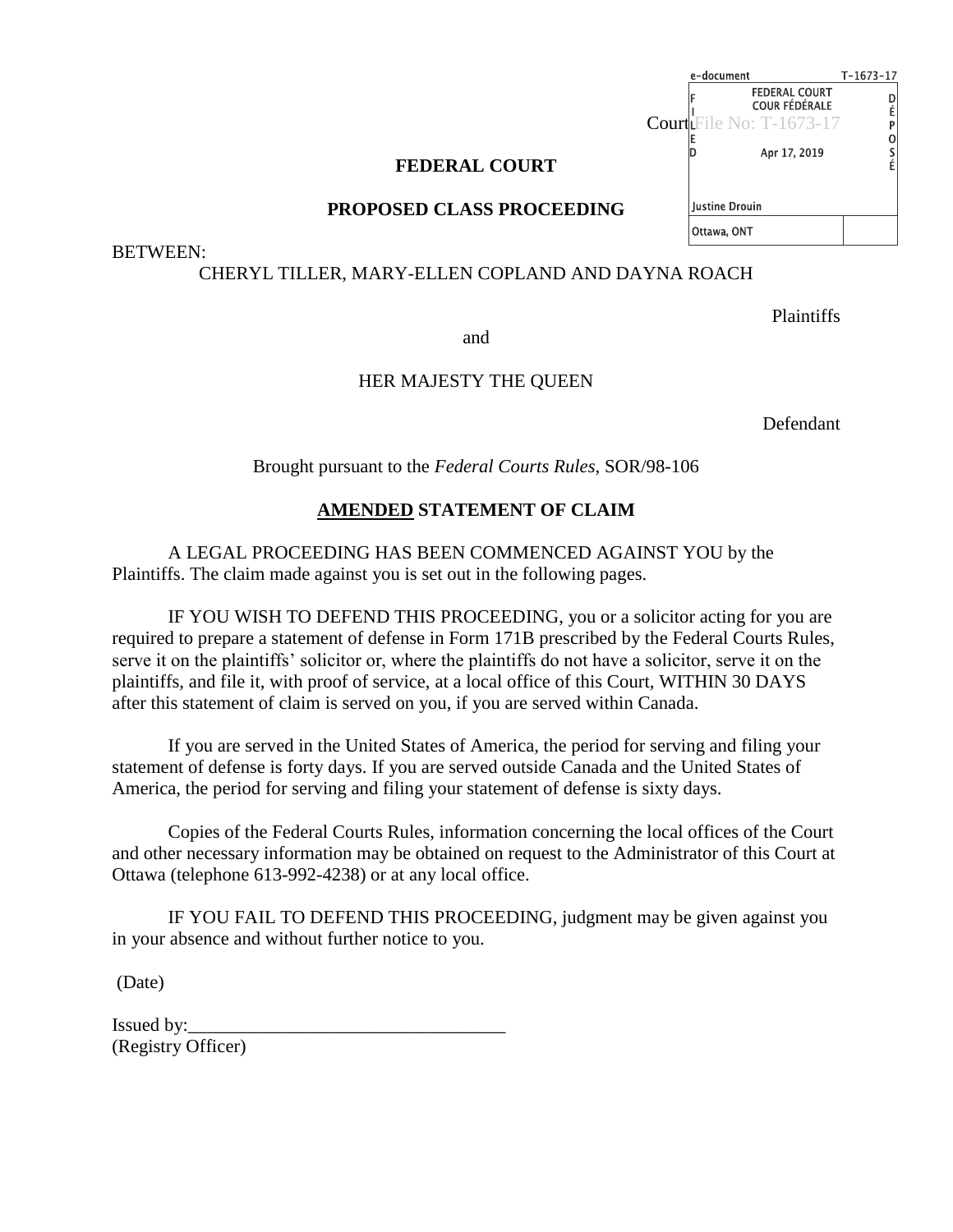Address of local office: Pacific Centre PO Box 10065 701 West Georgia Street Vancouver, BC V7Y 1B67

TO: Her Majesty the Queen Department of Justice Canada  $900 - 840$  Howe Street Vancouver, BC V6Z 2S9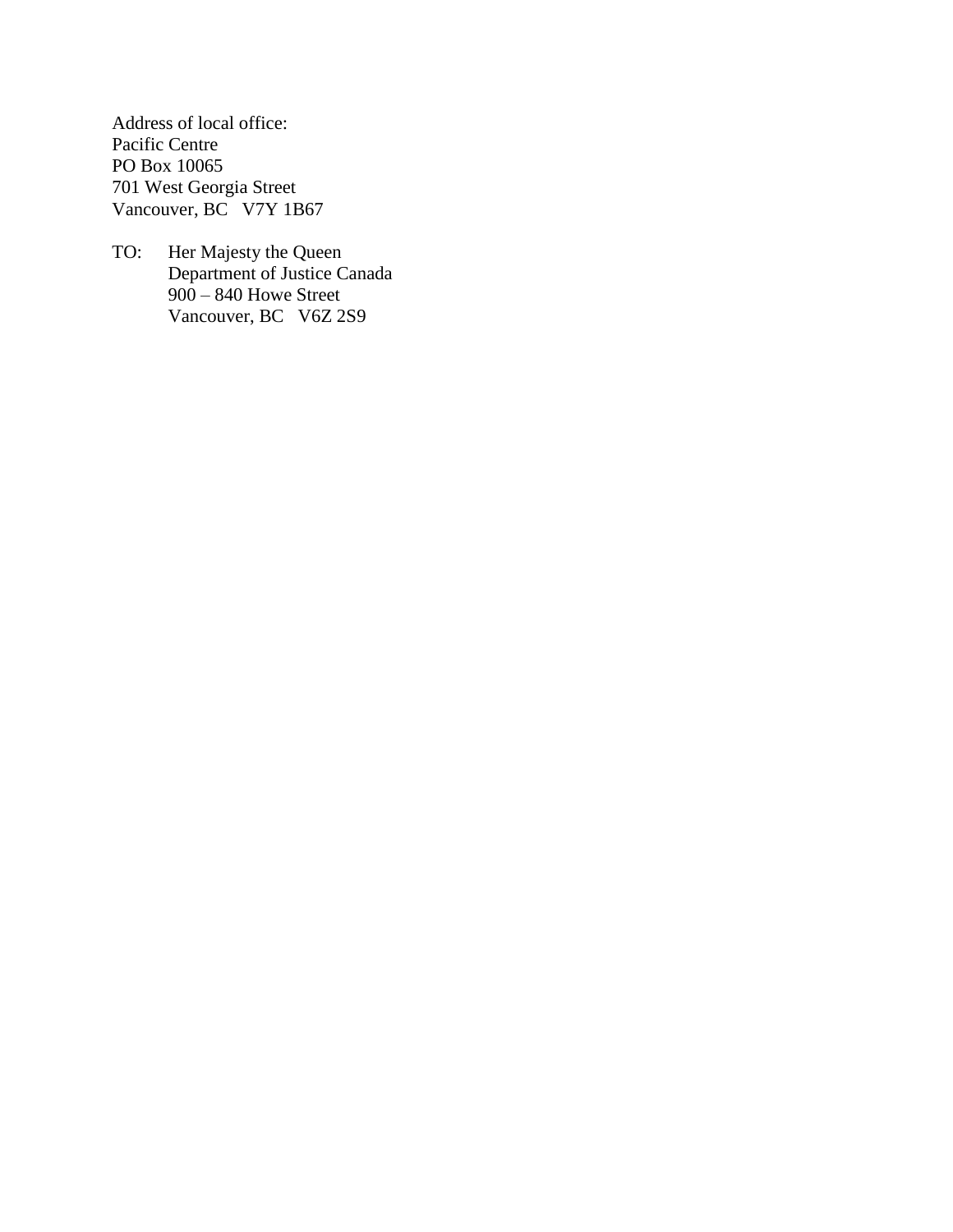# **Relief Sought**

1. The plaintiffs Cheryl Tiller, Mary-Ellen Copland and Dayna Roach claim on their own behalf and on behalf of a proposed Class of similarly situated persons:

a. an order certifying this action as a class proceeding and appointing Cheryl Tiller, Mary-Ellen Copland and Dayna Roach as representative plaintiffs under the *Federal Courts Rules*, SOR/98-106;

b. general damages plus damages equal to the costs of administering the plan of distribution;

c. special damages in an amount to be determined, including but not limited to past and future loss of income, medical expenses and out-of-pocket expenses;

d. exemplary and punitive damages;

e. damages pursuant to the *Canadian Charter of Rights and Freedoms*, Part I of the *Constitution Act, 1982*, being Schedule B to the *Canada Act 1982* (UK), 1982, c 11, s  $24(1);$ 

f. punitive damages pursuant to the *Charter of Human Rights and Freedoms*, CQLR c C-12 and the *Civil Code of Quebec*, CQLR c C-1991;

g. recovery of health care costs incurred by the Ministry of Health Services and other provincial and territorial health insurers on behalf of the plaintiffs and Class Members pursuant to the *Health Care Costs Recovery Act,* SBC 2008, c 27 and comparable legislation in the other provinces and territories;

h. damages pursuant to the *Family Law Act*, RSO 1990 c F-3 (the "*FLA*") and comparable legislation in other provinces and territories;

i. pre-judgment and post-judgment interest;

j. costs; and

k. such further and other relief as this Honourable Court may deem just.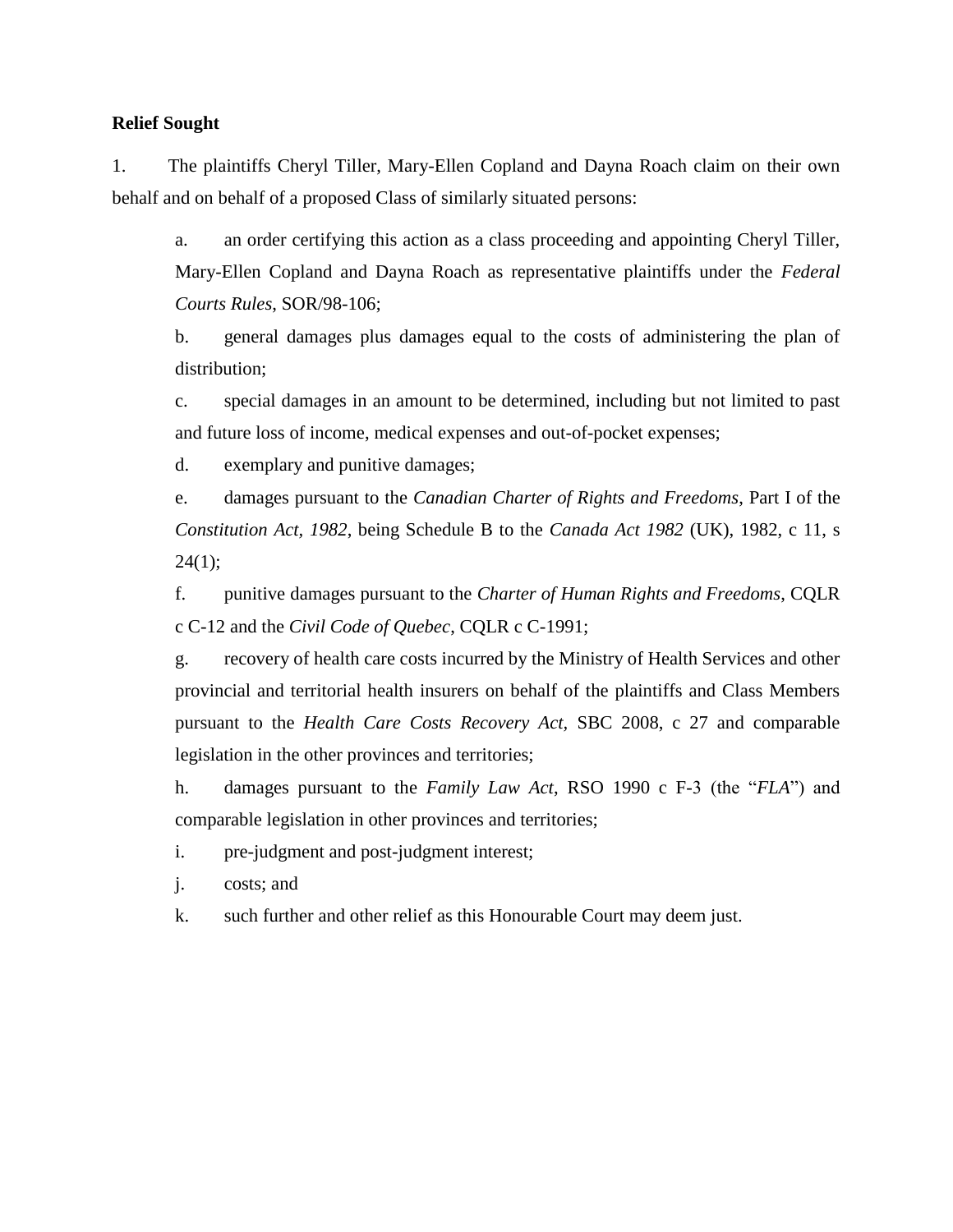# **Nature of this Action**

2. This action concerns gender and sexual orientation based harassment and discrimination within the Royal Canadian Mounted Police ("RCMP").

# 3. The Class is defined as:

**Primary Class Members:** All current and former living municipal employees, regional district employees, employees of non-profit organizations, volunteers, Commissionaires, Supernumerary Special Constables, consultants, contractors, public service employees, students, members of integrated policing units and persons from outside agencies and police forces, and similarly situated individuals, who are female or publicly identify as female and who worked with the RCMP during the Class Period, excluding individuals who are primary class members in *Merlo and Davidson v. Her Majesty the Queen*, Federal Court Action Number T-1685-16 ("Merlo Action") and class members in *Ross, Roy, and Satalic v. Her Majesty the Queen*, Federal Court Action Number T-370-17 or *Association des membres de la police montée du Québec inc., Gaétan Delisle, Dupuis, Paul, Lachance, Marc v. HMTQ,* Quebec Superior Court Number 500-06-000820-163. The Class Period is September 16, 1974 to the date the Settlement receives Court approval.

Secondary Class Members: All persons who have a derivative claim, in accordance with applicable gamily law legislation, arising from a family relationship with a Primary Class Member.

(collectively "Class Members" or the "Class").

 , to be defined in the plaintiffs' application for certification, will include but is not limited to female municipal employees, regional district employees and employees and volunteers of nonprofit organizations who worked with the RCMP and within the physical premises of the RCMP (collectively the "Class Members" or the "Class").

4. The plaintiffs allege that they and other Class Members were subjected to gender and sexual orientation based harassment and discrimination in the workplace by RCMP regular members, civilian members, public service employees ("PSEs") and management (collectively referred to as "RCMP Members and Management"). The impugned conduct also included sexual assault, including physical assault in the course of conduct constituting harassment.

5. The plaintiffs allege that RCMP management failed to fulfill its statutory and common law duties to the plaintiffs and Class Members to ensure that they could work in an environment free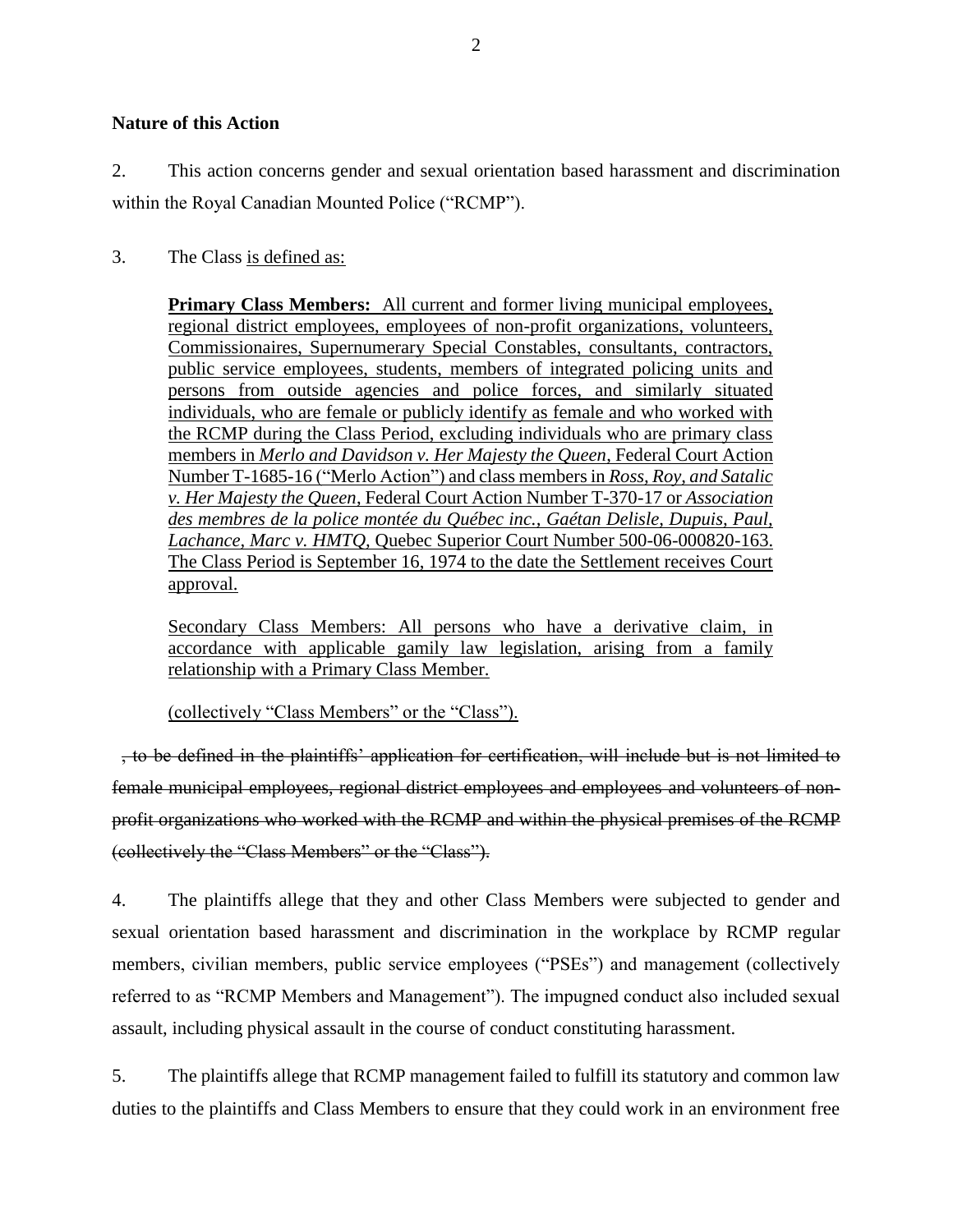of gender and sexual orientation based harassment and discrimination.

6. As a result of the harassment and discrimination, the plaintiffs and Class Members have suffered serious physical and psychological damages, out-of-pocket expenses and loss of income.

7. The Class excludes persons who are Primary Class Members in *Merlo and Davidson v. Her Majesty the Queen*, Federal Court Action No. T-1685-16 (the "Merlo Action").

#### **The Parties**

8. The plaintiff, Cheryl Tiller, worked as a stenographer and a victims' services coordinator at the Yorkton Municipal RCMP Detachment. Ms. Tiller continues to reside in Yorkton, Saskatchewan.

9. The plaintiff, Mary-Ellen Copland, worked as a program coordinator of the block watch program and a coordinator of the crime prevention program, initially at the Surrey Municipal RCMP Detachment and later at the Newton RCMP Community Police Station. Ms. Copeland currently resides in Sechelt, British Columbia.

10. The plaintiff, Dayna Roach, worked as an office manager at the Lloydminster Municipal RCMP Detachment. Ms. Roach currently resides in Lloydminster, Alberta.

11. The defendant, Her Majesty the Queen (the "Crown") is liable for the conduct, negligence and malfeasance of the RCMP and individuals who were at all material times Crown employees, agents and servants, pursuant to the *Crown Liability and Proceedings Act,* RSC 1985, c C-50.

#### **The Plaintiffs and the Class**

12. While working with the RCMP, Ms. Tiller, Ms. Copland, Ms. Roach and other Class Members were located within RCMP premises and integrated into the RCMP work environment. They used RCMP property and resources to perform their jobs and worked with and reported directly to RCMP Members and Management.

13. While working with the RCMP, Ms. Tiller, Ms. Copland, Ms. Roach and other Class Members were each subjected to systemic and persistent gender based harassment and discrimination by RCMP Members and Management. All of this behaviour has had the effect of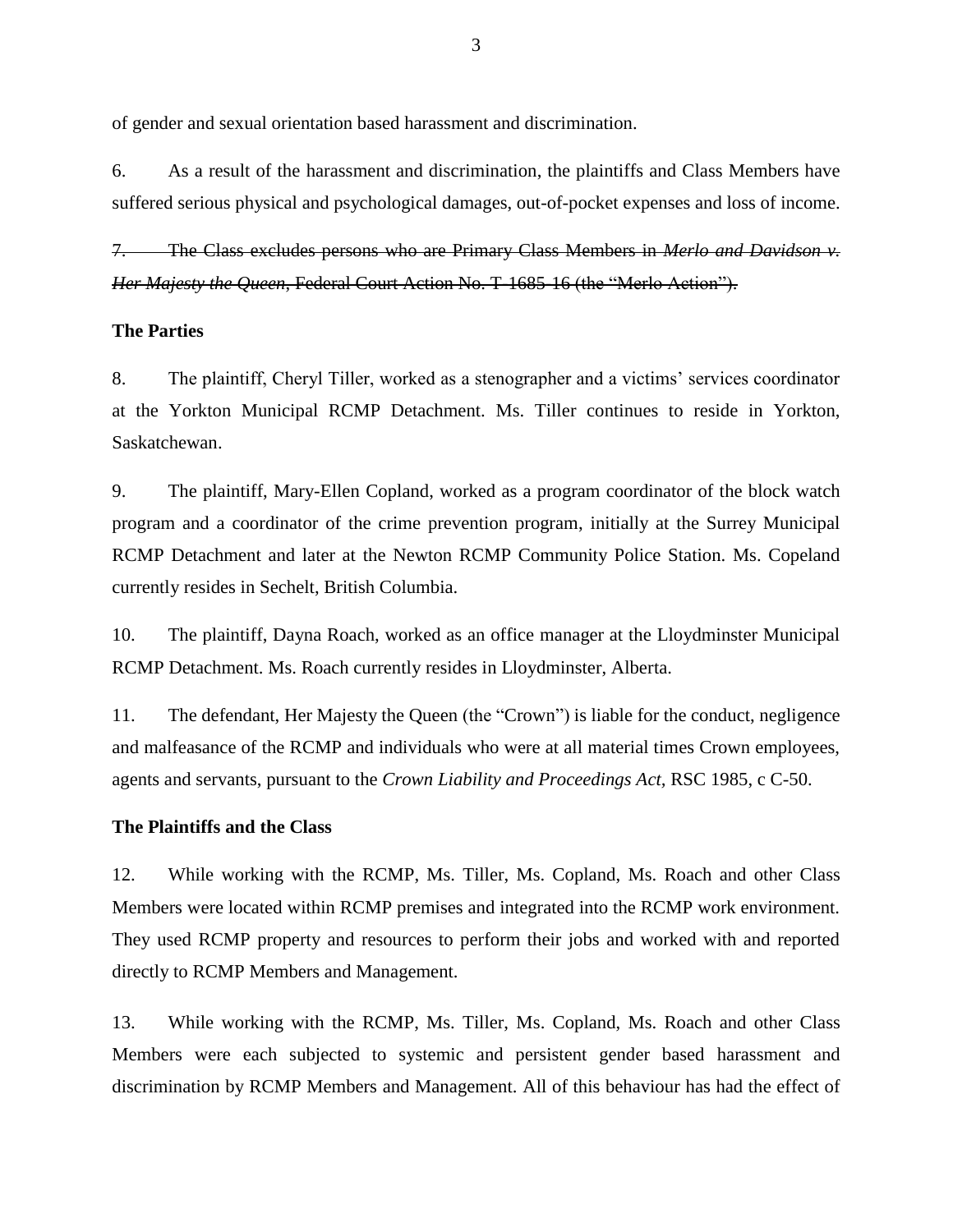demeaning Ms. Tiller, Ms. Copland, Ms. Roach and other Class Members and limiting their careers.

14. Ms. Tiller worked at the Yorkton Municipal RCMP Detachment. From approximately January 1, 2005 to March 10, 2007, Ms. Tiller was employed by the municipality of Yorkton and provided stenography services to the RCMP. In her role as a stenographer, Ms. Tiller worked with the RCMP members on duty during her shifts and provided monitoring, dispatching, transcribing and administrative services. In April of 2007, Ms. Tiller began working for Parkland Victims Services at the Yorkton Municipal RCMP Detachment as the coordinator of its victims' services program. She continues to work in this role. Parkland Victims Services is a non-profit agency, funded by the Saskatchewan Ministry of Justice, that works with the RCMP to provide support and services to victims of crime.

15. While working with the RCMP, Ms. Tiller endured, among other things, unwanted sexual touching and comments in the workplace. Ms. Tiller complained to sergeants and others in RCMP management about the gender based harassment that she was experiencing, but these complaints were never addressed and led to retaliatory abuse, often at the hands of RCMP management.

16. As a consequence of the ongoing harassment that she experienced while working with the RCMP, Ms. Tiller suffered from suicidal ideation and was diagnosed with depression, anxiety and stress.

17. Ms. Copland worked at the Surrey Municipal RCMP Detachment as program coordinator of the block watch program. Ms. Copland began this role in approximately 1990. In 2003, Ms. Copland became the coordinator of the crime prevention program, also at the Surrey Municipal RCMP Detachment. In or around 2005, Ms. Copland was transferred to the Newton RCMP Community Police Station where she continued to work in the crime prevention program. Ms. Copland was employed by the municipality of Surrey. As coordinator of the block watch and crime prevention programs, Ms. Copland worked directly with RCMP members. She managed the block watch program, conducted home security checks and gave safety awareness talks to the public. In 2014, Ms. Copland stopped working with the RCMP.

18. While working with the RCMP Ms. Copland experienced, among other things, unwanted sexual touching and comments in the workplace. On several occasions, Ms. Copland complained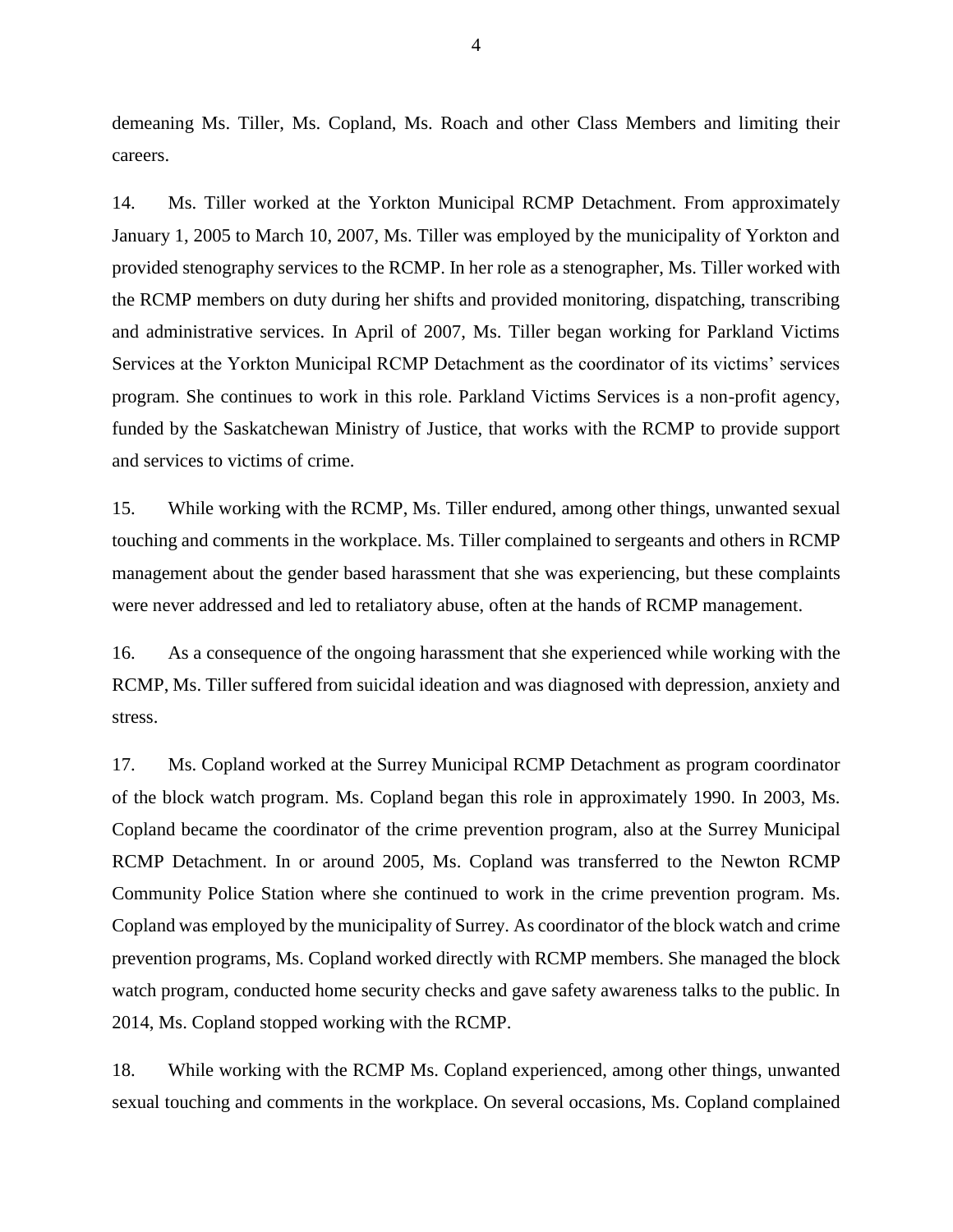to sergeants and others in RCMP management about the harassment that she was experiencing at the hands of RCMP Members and Management. On some occasions, Ms. Copland was told to drop her complaints. On other occasions, Ms. Copland's complaints were investigated, but those investigations did not result in any consequences for the perpetrators.

19. Ms. Copland's complaints often led to retaliatory abuse from RCMP Members and Management, which prevented her from effectively performing her job.

20. As a consequence of the ongoing harassment that she experienced while working with the RCMP, Ms. Copland was diagnosed with depression, anxiety and stress.

21. Ms. Roach began working at the Lloydminster Municipal RCMP Detachment as an office manager in 2009. As the office manager of the Lloydminster Municipal RCMP Detachment, Ms. Roach worked directly with RCMP members. Ms. Roach was employed by the municipality of Lloydminster and seconded to this role.

22. Ms. Roach experienced constant and extreme gender based harassment and discrimination while working with the RCMP. Ms. Roach complained to RCMP management, but she was dismissed and became afraid to speak out. One on occasion, the inspector interviewing Ms. Roach advised her that he was good friends with the perpetrator. The other times Ms. Roach complained, nothing was done.

23. Ms. Roach's complaints often led to retaliatory abuse from RCMP Members and Management. RCMP management failed to stop this retaliatory conduct and often participated in it. At the behest of RCMP management, Ms. Roach's employer threated termination. On July 17, 2017, Ms. Roach was terminated from her employment and ceased acting as office manager of the Lloydminster Municipal RCMP Detachment.

24. As a consequence of the ongoing harassment and discrimination that she endured while working with the RCMP, Ms. Roach was diagnosed with post-traumatic stress disorder ("PTSD"), depression, anxiety and stress.

25. At all material times in each RCMP Detachment/Station in which they worked, Ms. Tiller, Ms. Copland, Ms. Roach and other Class Members were treated differently than their male colleagues, particulars of which include but are not limited to: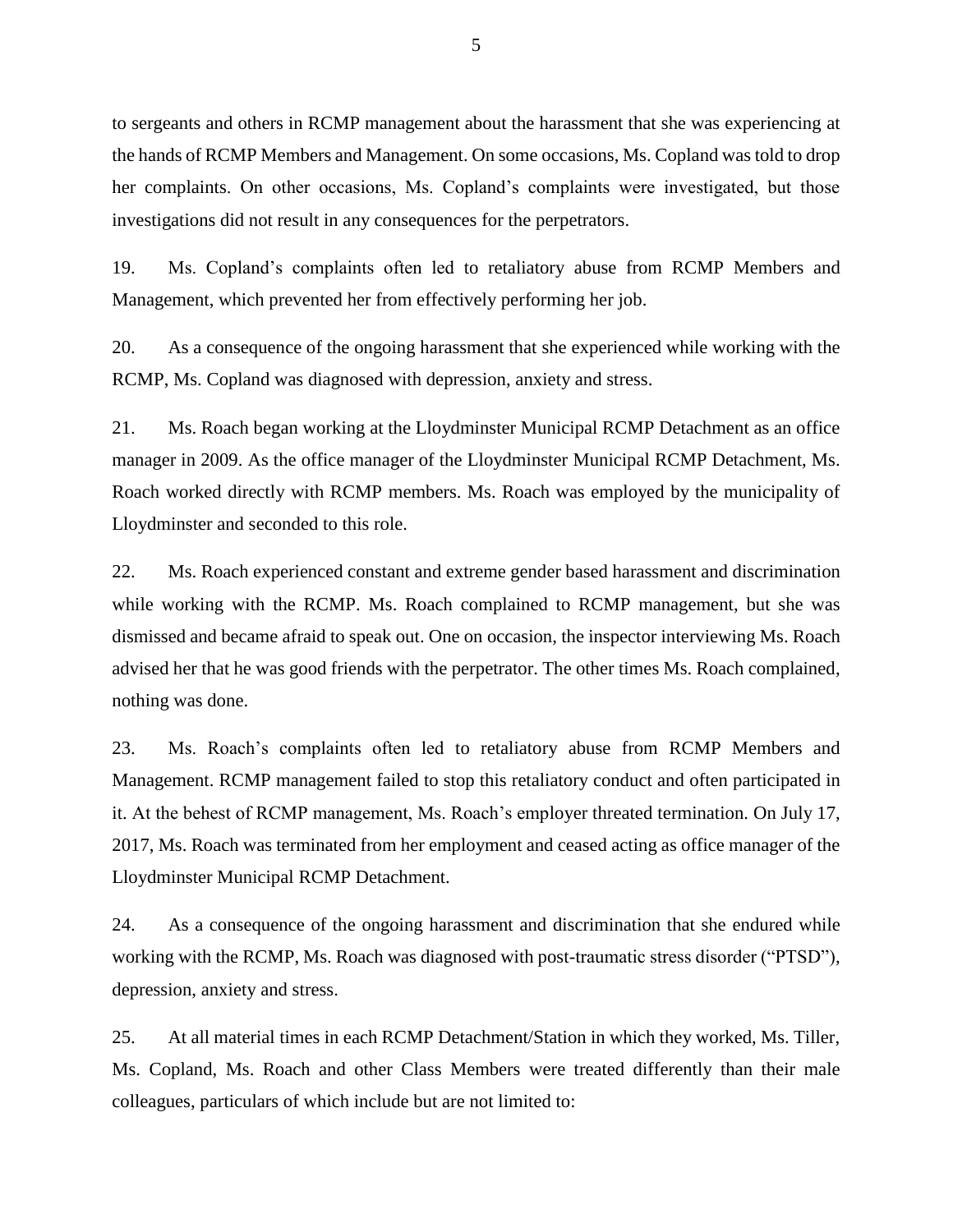a. sexually explicit comments were frequently made to or about Ms. Tiller, Ms. Copland, Ms. Roach and other Class Members by RCMP Members and Management;

b. comments dismissing Ms. Tiller's, Ms. Copland's, Ms. Roach's and other Class Members' ability to carry out the tasks and duties of their jobs were frequently made by RCMP Members and Management;

c. Ms. Tiller, Ms. Copland, Ms. Roach and other Class Members were subjected to unwanted physical and sexual touching by RCMP Members and Management;

d. Class Members were subjected to demeaning comments about sexual orientation and lesbian relationships, which were frequently made to or about them by RCMP Members and Management;

e. as between Class Members and their male colleagues of equivalent experience and seniority, the men were assigned to more complex files and tasks; and

f. as between Class Members and their male colleagues of equivalent experience and seniority, the men generally received more positive feedback on their performance reviews.

26. Due to the systemic culture of gender and sexual orientation based harassment and discrimination in the RCMP, Ms. Tiller, Ms. Copland, Ms. Roach and other Class Members were ostracized, belittled and humiliated and their career advancement prospects limited.

## **Discoverability**

27. Ms. Tiller was unable to bring an action in respect of her injury, damage or loss because she was battling cancer and was experiencing severe depression and anxiety as a result of ongoing harassment by RCMP Members and Management. Ms. Tiller's physical and psychological circumstances were so serious that she could not reasonably bring an action until October of 2017.

28. Ms. Copland was unable to bring an action in respect of her injury, damage or loss because of the symptoms of depression and anxiety that she suffered as a result of ongoing harassment by RCMP Members and Management. She was also battling multiple sclerosis. It was not until the fall of 2017 that, after years of counselling and treatment, Ms. Copland's psychological and physical state had progressed to the point where she finally had the physical and mental fortitude to pursue a claim against the RCMP. Ms. Copland could not reasonably have brought an action prior to this time.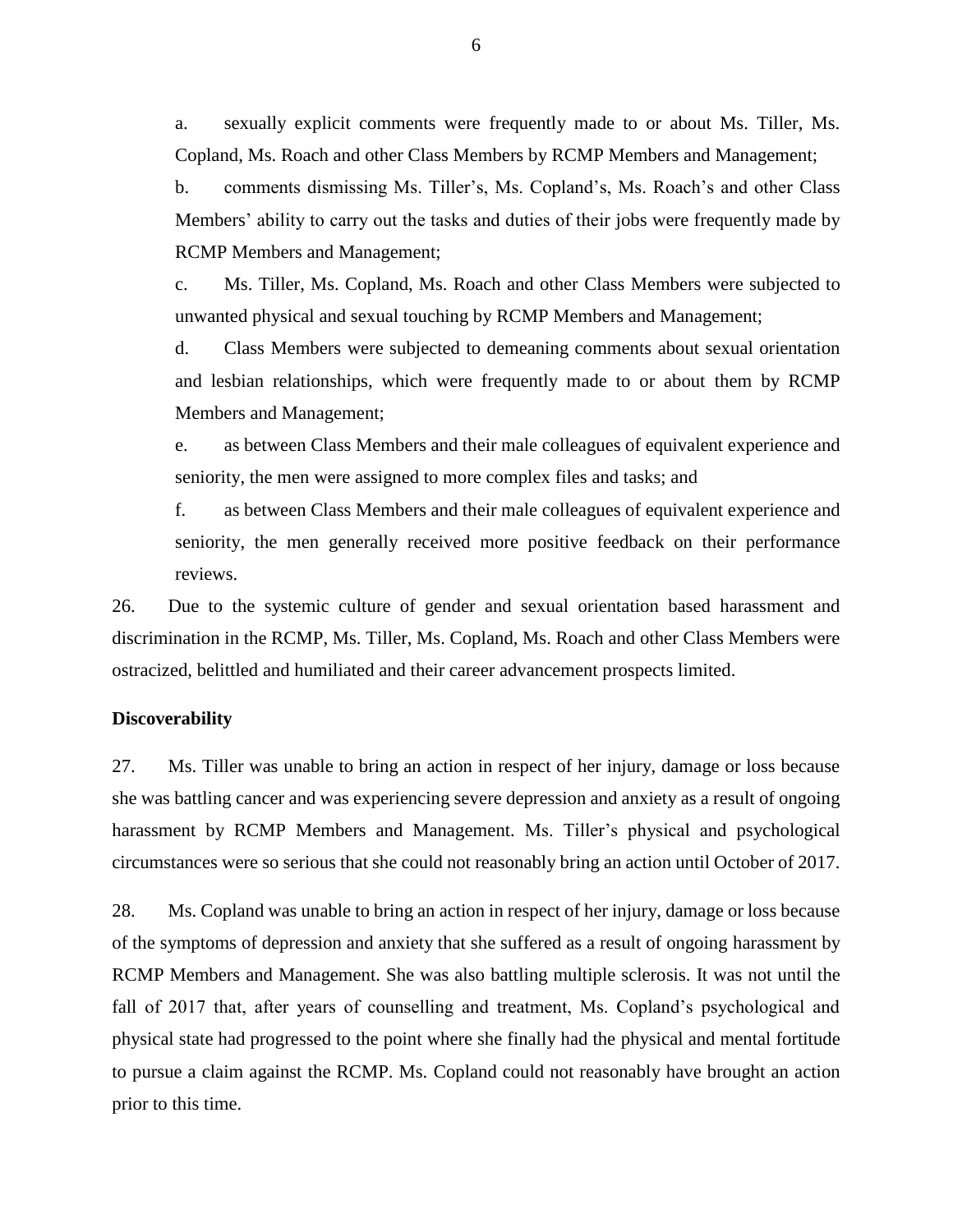## **The Settlement in the Merlo Action**

29. A settlement agreement in the Merlo Action was executed on October 6, 2016 and was approved by the Federal Court on May 30, 2017 (the "Settlement Agreement"). The Settlement Agreement implements measures to eliminate workplace harassment and discrimination in the RCMP and resolves the claims of Primary Class Members who experienced or continue to experience gender or sexual orientation based harassment and discrimination while working in the RCMP.

30. Primary Class Members who submit claims for compensation under the Settlement Agreement, and are determined by the Assessor to qualify for monetary compensation at one of the six delineated categories of compensation, will be awarded compensation. The six categories of compensation under the Settlement Agreement are: 1) Minimal Injury: \$10,000; 2) Mild Injury: \$35,000; 3) Low Moderate Injury: \$70,000; 4) Upper Moderate Injury: \$100,000; 5) Significant Injury: \$150,000; and 6) Severe Injury: \$220,000.

31. Included within the scope of the Settlement Agreement are a broad group of women who worked with and within the physical premises of the RCMP, namely: female current and former living regular members, special constables, cadets, auxiliary constables, special constable members, reserve members, civilian members, PSEs and temporary civilian employees.

32. The Settlement Agreement does not include women who are Class Members in the within action.

## **RCMP Negligence**

33. At all material times, the Crown, the RCMP and its management owed a duty of care to Ms. Tiller, Ms. Copland, Ms. Roach and other Class Members to ensure they could work in an environment free of gender and sexual orientation based harassment and discrimination. Specifically, the Crown, the RCMP and its management had a duty to:

a. use reasonable care to ensure the safety and well-being of Ms. Tiller, Ms. Copland, Ms. Roach and other Class Members;

b. provide safe workplace environments free from gender and sexual orientation based harassment and discrimination;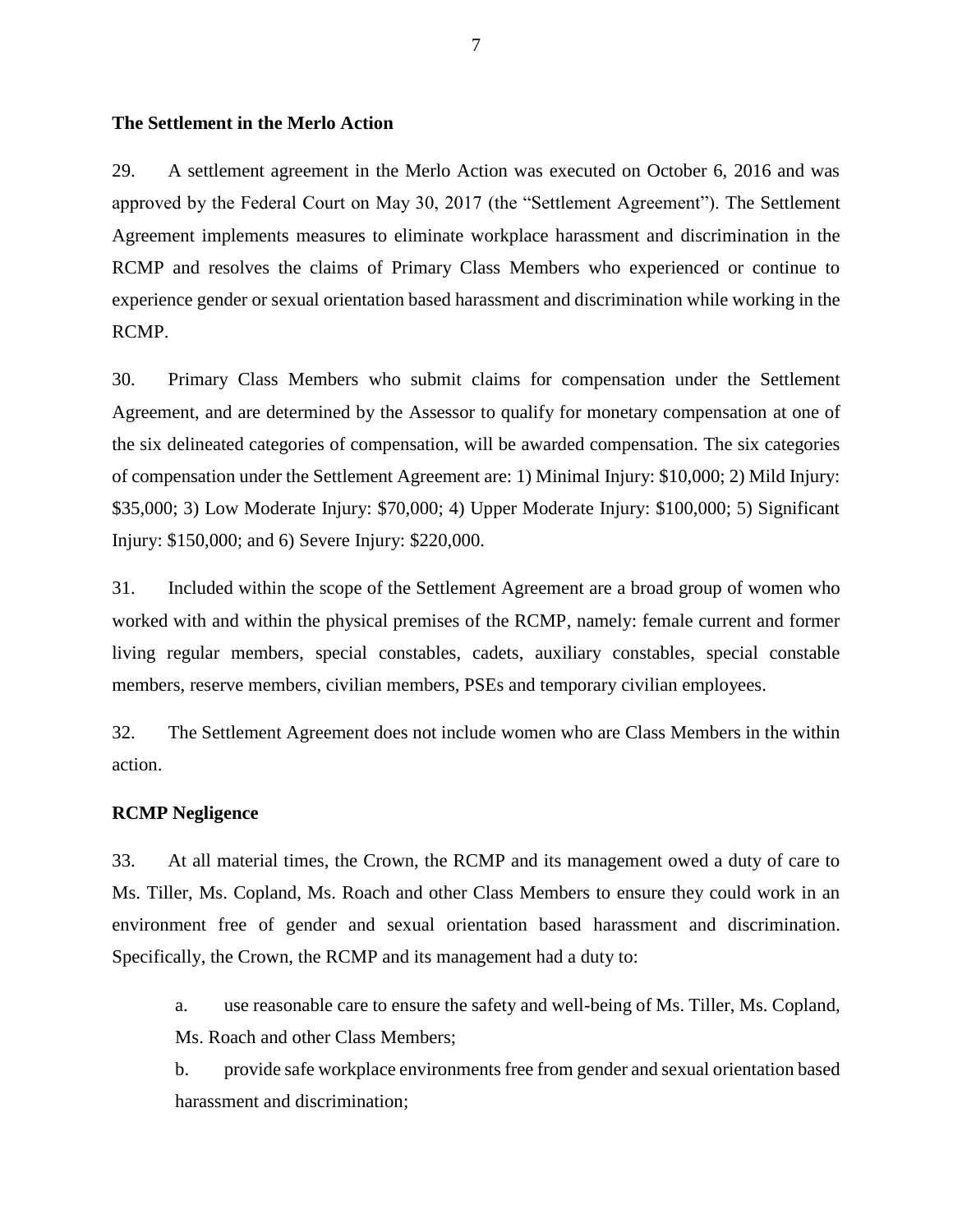c. provide Ms. Tiller, Ms. Copland, Ms. Roach and other Class Members with equal access to files and tasks as compared to their male colleagues;

d. establish and enforce appropriate policies, procedures, codes of conduct and guidelines to ensure that Ms. Tiller, Ms. Copland, Ms. Roach and other Class Members would be free from gender and sexual orientation based harassment and discrimination in the workplace;

e. educate and train RCMP Members and Management to promote a universal understanding that gender and sexual orientation based harassment and discrimination in the workplace are harmful and will not be tolerated;

f. properly supervise the conduct of RCMP Members and Management to ensure that Ms. Tiller, Ms. Copland, Ms. Roach and other Class Members would not be exposed to gender and sexual orientation based harassment and discrimination in the workplace;

g. investigate complaints of gender and sexual orientation based harassment and discrimination fairly and with due diligence, and make efforts to prevent retaliation; and

h. act in a timely manner to resolve situations of gender and sexual orientation based harassment and discrimination.

34. The Crown, the RCMP and its management negligently breached this duty of care owed to Ms. Tiller, Ms. Copland, Ms. Roach and other Class Members by, among other things:

a. failing to properly supervise RCMP Members and Management so as to prevent and minimize the risk of Ms. Tiller, Ms. Copland, Ms. Roach and other Class Members being subjected to gender and sexual orientation based harassment and discrimination;

b. failing to have or, alternatively, failing to enforce adequate policies, procedures, codes of conduct and guidelines to minimize the risk of Ms. Tiller, Ms. Copland, Ms. Roach and Class Members being subjected to gender and sexual orientation based harassment and discrimination;

c. failing to properly investigate allegations of gender and sexual orientation based harassment and discrimination in the workplace in a thorough, timely and impartial manner, or at all;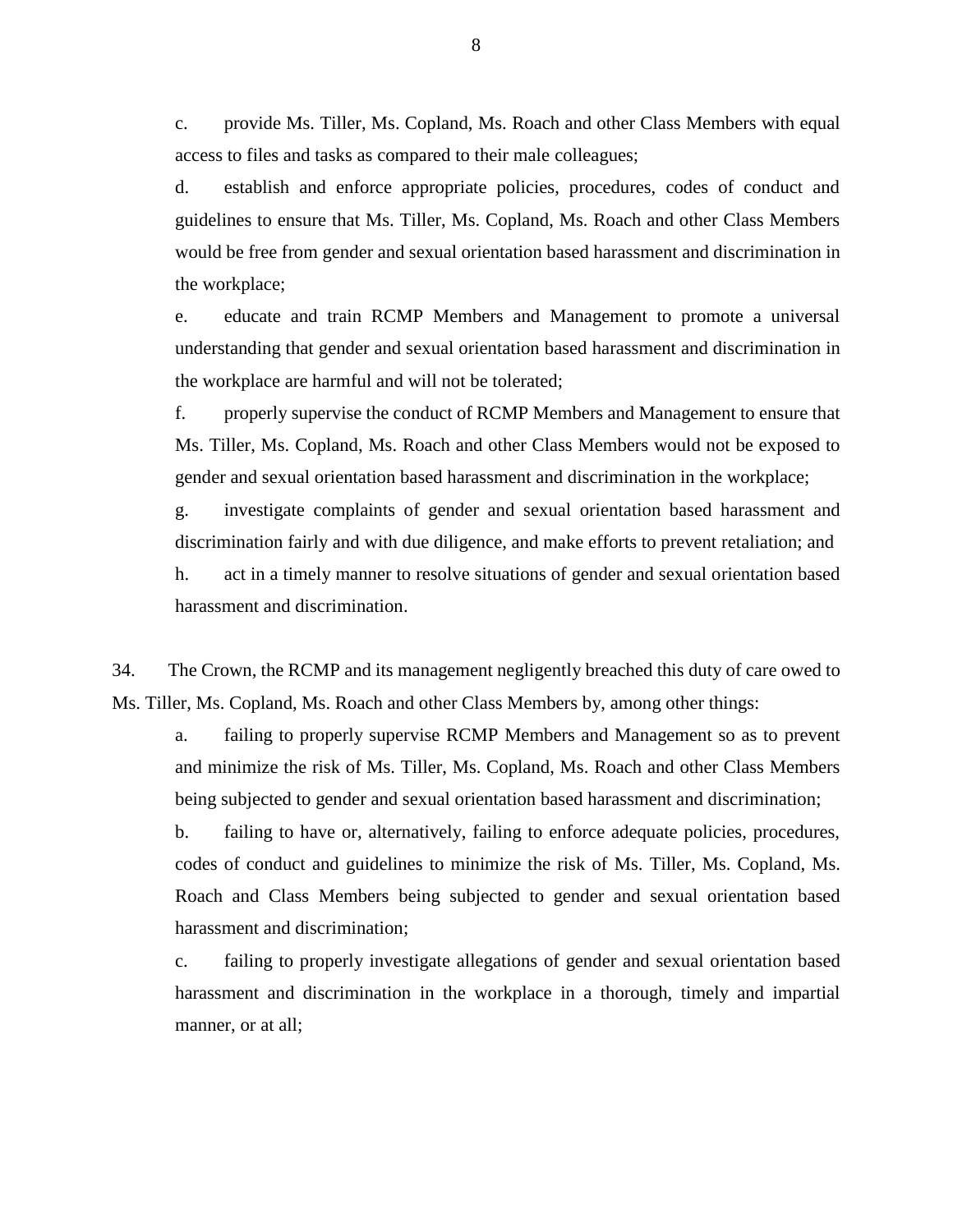d. failing to provide adequate, or any, training and educational programs to RCMP Members and Management regarding the dangerous and harmful effects of gender and sexual orientation based harassment and discrimination;

e. failing to make sufficient efforts to promote the universal understanding among RCMP Members and Management that gender and sexual orientation based harassment and discrimination are harmful and will not be tolerated;

f. permitting a workplace environment and culture that normalized the occurrence of gender and sexual orientation based harassment and discrimination;

g. failing to act in a timely fashion to stop incidents of gender and sexual orientation based harassment and discrimination;

h. failing to ensure that perpetrators of gender and sexual orientation based harassment and discrimination were appropriately disciplined; and

i. failing to protect Ms. Tiller, Ms. Copland, Ms. Roach and other Class Members from the continuation or re-occurrence of gender and sexual orientation based harassment and discrimination and failing to protect them from retaliation after reporting such behaviour.

35. The Crown, the RCMP and its management knew, or ought to have known, that the negligent acts described above were of a kind reasonably capable of traumatizing a normal person and that Ms. Tiller, Ms. Copland, Ms. Roach and other Class Members would suffer damages as a result.

## **Breach of** *Canadian Charter of Rights and Freedoms*

## *Workplace Discrimination*

36. The Crown, the RCMP and its management breached Ms. Tiller's, Ms. Copland's, Ms. Roach's and Class Members' right to be free from discrimination on the basis of sex, pursuant to section 15 of the *Canadian Charter of Rights and Freedoms*, Part I of the *Constitution Act, 1982*, being Schedule B to the *Canada Act 1982* (U.K.), 1982, c. 11 by, among other things: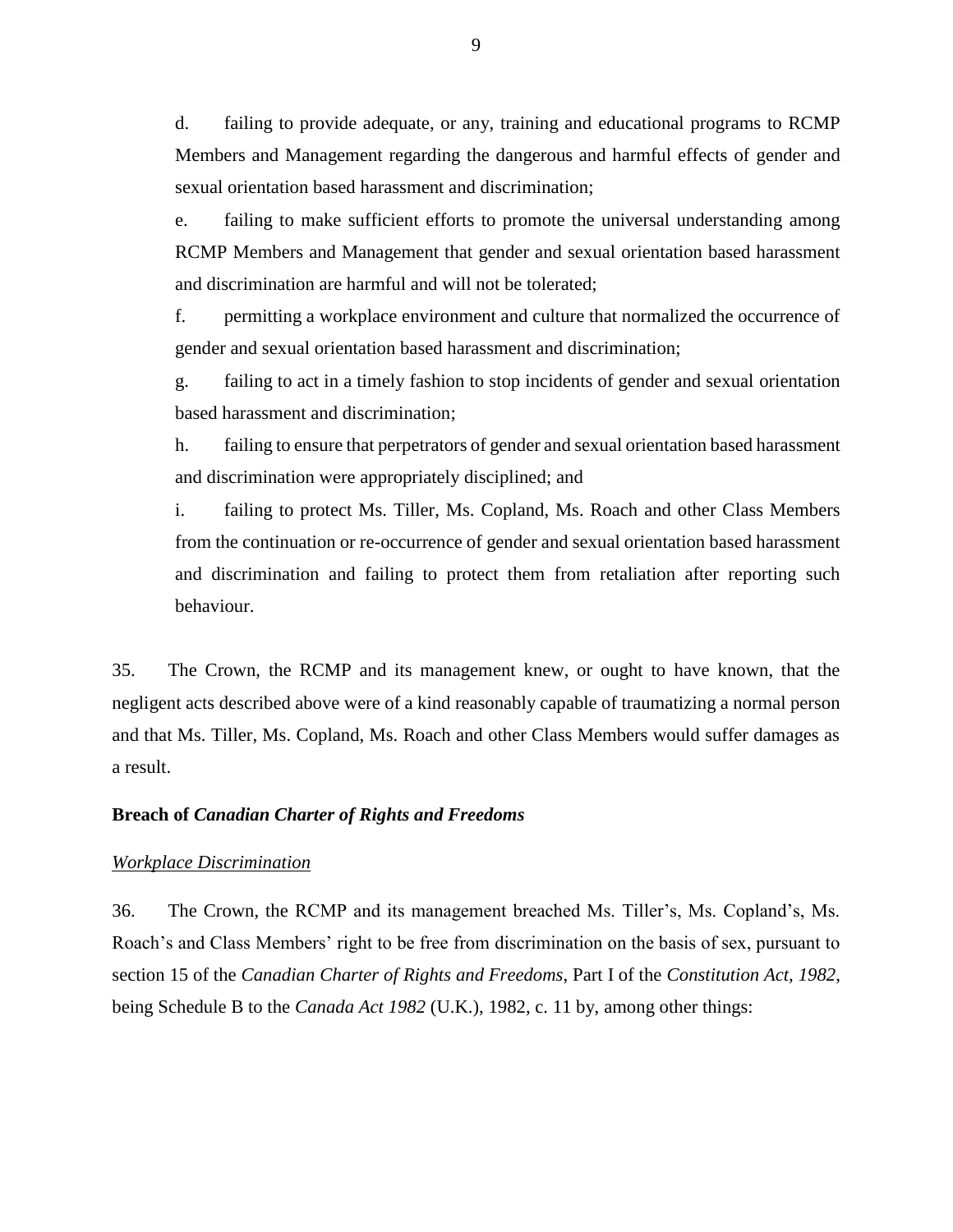a. failing to properly supervise RCMP Members and Management so as to prevent and minimize the risk of Ms. Tiller, Ms. Copland, Ms. Roach and other Class Members being subjected to gender and sexual orientation based harassment and discrimination;

b. failing to have or, alternatively, failing to enforce adequate policies, procedures, codes of conduct and guidelines to minimize the risk of Ms. Tiller, Ms. Copland, Ms. Roach and Class Members being subjected to gender and sexual orientation based harassment and discrimination;

c. failing to properly investigate allegations of gender and sexual orientation based harassment and discrimination in the workplace in a thorough, timely and impartial manner, or at all;

d. failing to provide adequate, or any, training and educational programs to RCMP Members and Management regarding the dangerous and harmful effects of gender and sexual orientation based harassment and discrimination;

e. failing to make sufficient efforts to promote the universal understanding among RCMP Members and Management that gender and sexual orientation based harassment and discrimination are harmful and will not be tolerated;

f. permitting a workplace environment and culture that normalized the occurrence of gender and sexual orientation based harassment and discrimination;

g. failing to act in a timely fashion to stop incidents of gender and sexual orientation based harassment and discrimination;

h. failing to ensure that perpetrators of gender and sexual orientation based harassment and discrimination were appropriately disciplined; and

i. failing to protect Ms. Tiller, Ms. Copland, Ms. Roach and other Class Members from the continuation or re-occurrence of gender and sexual orientation based harassment and discrimination and failing to protect them from retaliation after reporting such behaviour.

## *Exclusion from the Settlement*

37. The Crown, the RCMP and its management breached section 15 of the *Charter* by failing to extend to Ms. Tiller, Ms. Copland, Ms. Roach and Class Members the same compensation and benefits given to Primary Class Members under the Settlement Agreement, thus denying Ms.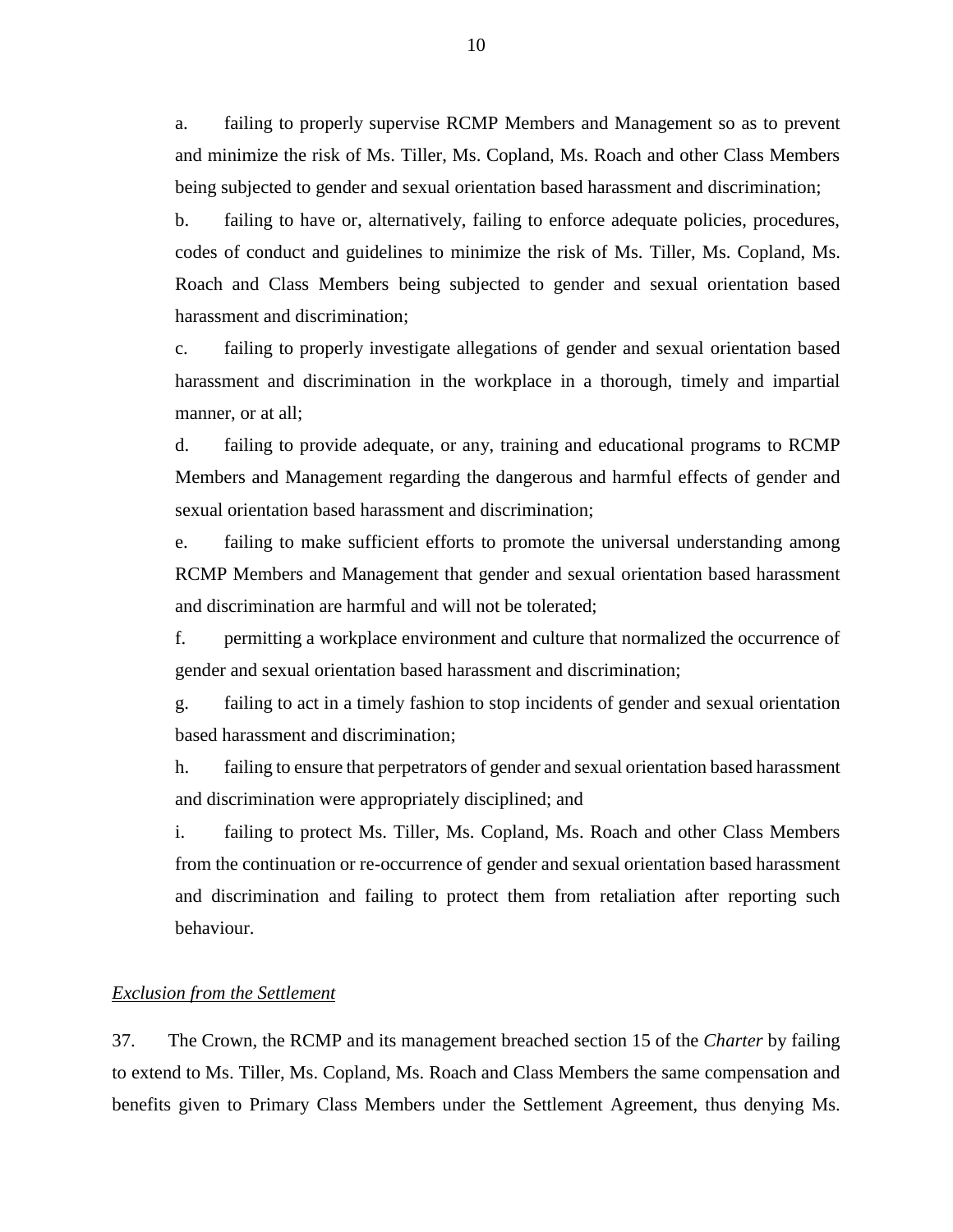Tiller, Ms. Copland, Ms. Roach and Class Members equal benefit and treatment under the law.

38. The Settlement is a benefits program. Once a benefits program is provided by the Crown, it cannot be applied in a discriminatory manner.

39. Like Primary Class Members in the Merlo Action, Class Members in the within action come under the enumerated head of "sex" in section 15 of the *Charter*. Given that both Primary Class Members and Class Members are members of a protected group of persons under section 15 of the *Charter*, the Crown was not - with respect to the provision of the Settlement benefits program - entitled to treat Primary Class Members differently from Class Members. The Settlement Agreement is under-inclusive.

40. The liability position of Class Members, as against the Crown, is no stronger or weaker than the liability positions of the various groups that make up the Primary Class in the Merlo Action; all of these women worked with and within the physical premises of the RCMP. There is no difference in the liability positions of the groups that would justify the differential treatment.

41. The decision to grant Settlement benefits to Primary Class Members while denying those same benefits to Class Members results in differential treatment under an enumerated or analogous ground, is discriminatory, and is a breach of section 15 of the *Charter*.

#### *Damages*

42. Damages should be awarded pursuant to section 24(1) of the *Charter* as they are just and appropriate to 1) provide compensation that might not otherwise be awarded to Ms. Tiller, Ms. Copland, Ms. Roach and other Class Members, 2) vindicate Ms. Tiller, Ms. Copland, Ms. Roach and other Class Members and society at large for the harm caused by the RCMP's violation of section 15 of the *Charter*, and 3) deter future breaches.

### **RCMP Member Negligence**

43. At all material times, certain individuals who were RCMP members, civilian members and PSEs and who were each Crown employees, agents and servants (the "Negligent Individuals") owed a duty of care to Ms. Tiller, Ms. Copland, Ms. Roach and other Class Members to ensure that they could work in an environment free of gender and sexual orientation based harassment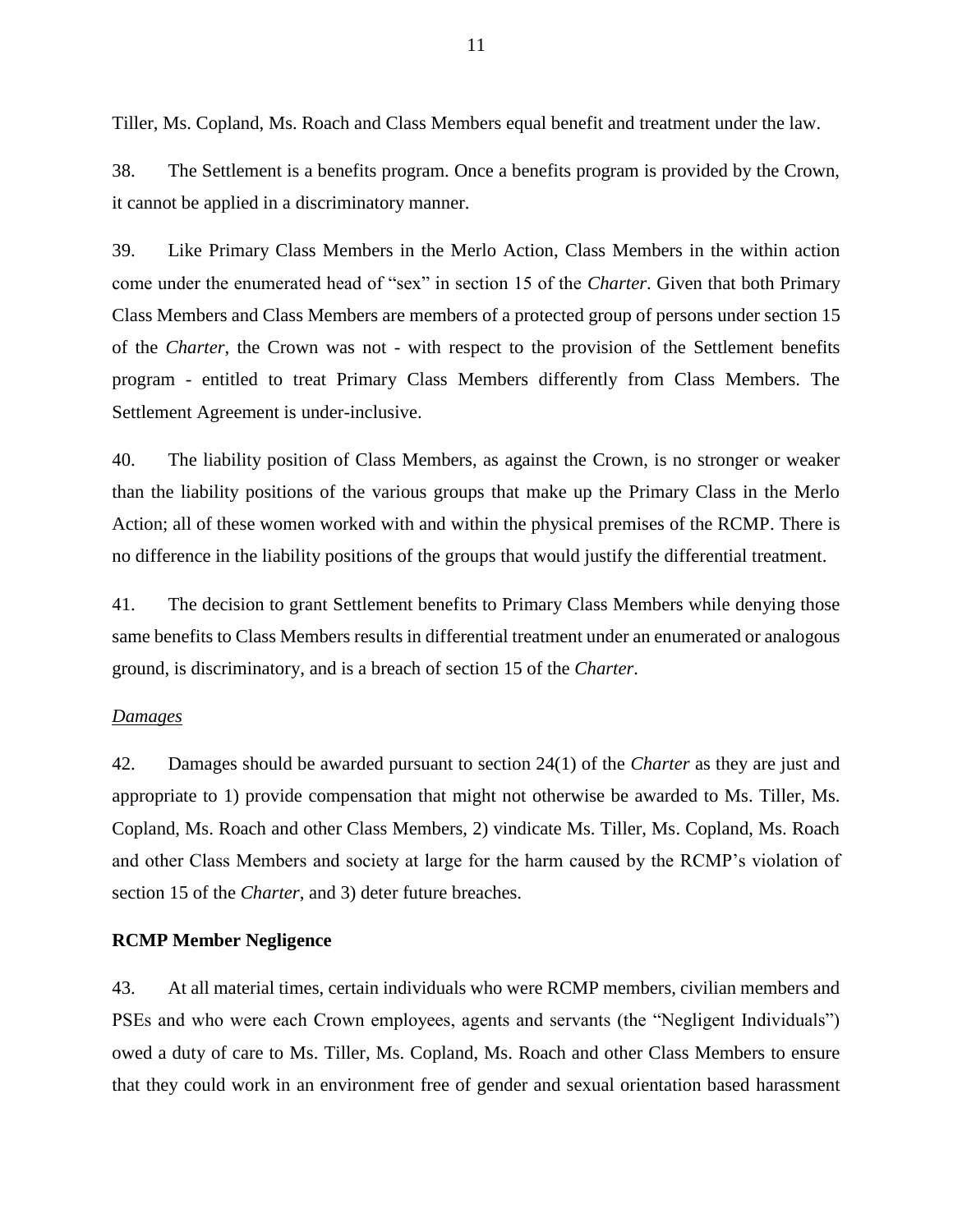and discrimination.

44. Section 37 of the *Royal Canadian Mounted Police Act*, RSC 1985, c R-10 (the "*RCMP Act*") makes it incumbent on every RCMP member and civilian member to, among other things:

a. respect the rights of all persons;

b. to maintain the integrity of the law, law enforcement and the administration of justice;

c. to perform the member's duties promptly, impartially and diligently, in accordance with the law and without abusing the member's authority;

d. to ensure that any improper or unlawful conduct of any member is not concealed or permitted to continue;

e. to act at all times in a courteous, respectful and honourable manner; and

f. to maintain the honour of the RCMP and its principles and purposes.

45. The Code of Conduct established by regulation under section 38 of the *RCMP Act* requires RCMP Members and Management to, among other things, respect the rights of every person, and treat every person with respect and courtesy and not engage in discrimination or harassment. Ms. Tiller, Ms. Copland, Ms. Roach and other Class Members plead and rely upon the *Royal Canadian Mounted Police Regulations, 2014*, SOR/2014-281, section 18 and the Scheduled Code of Conduct.

46. The Negligent Individuals breached the aforementioned duties by, among other things:

a. failing or neglecting to adhere to the applicable legislation, policies, procedures, codes of conduct and guidelines in respect of gender and sexual orientation based harassment and discrimination;

b. failing to properly investigate allegations of gender and sexual orientation based harassment and discrimination in the workplace in a thorough, timely and impartial manner;

c. failing or neglecting to exercise their authority to put an end to gender and sexual orientation based harassment and discrimination;

d. failing to adhere to section 37 of the *RCMP Act*;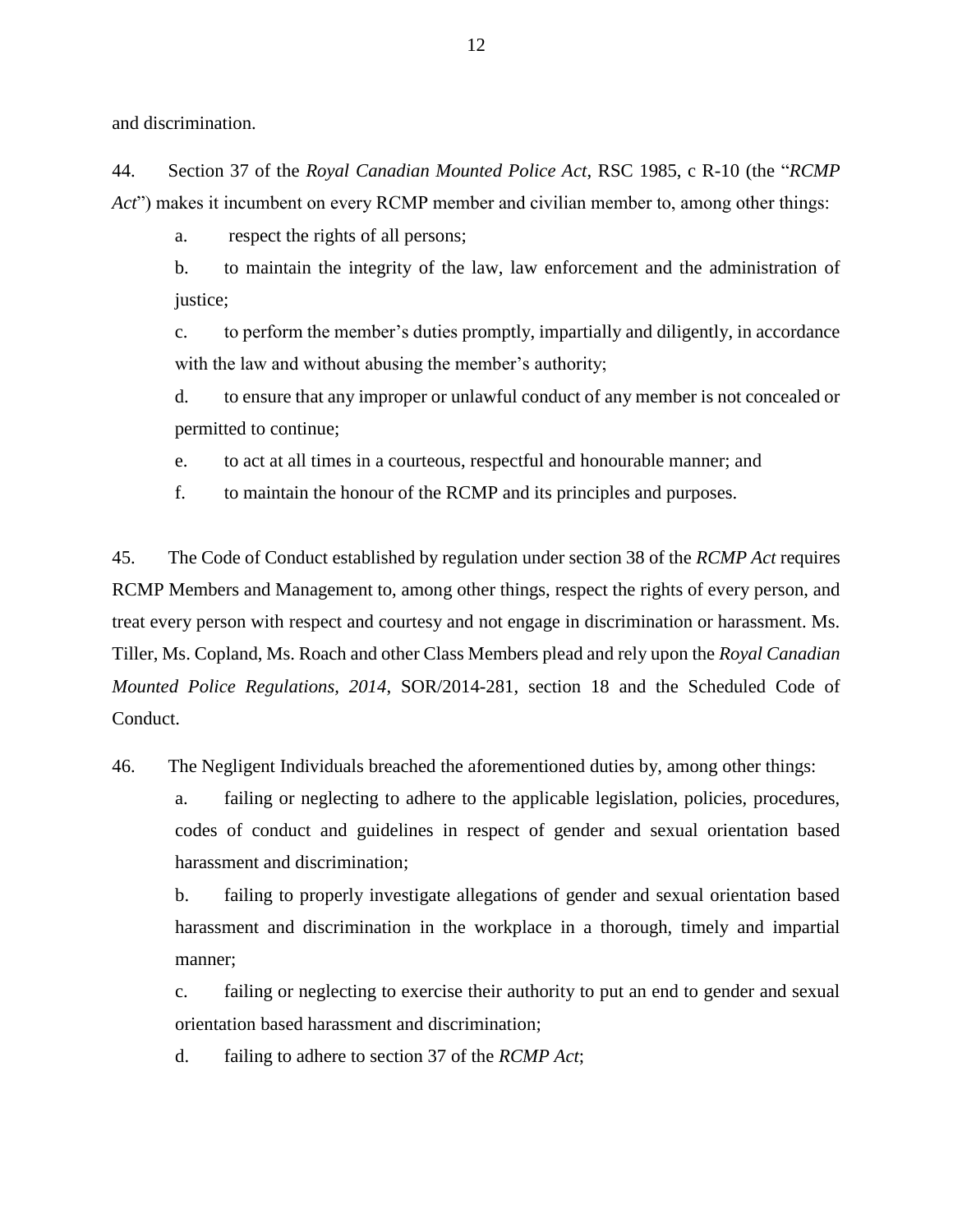e. failing to hold accountable those found to be in breach of the applicable legislation, policies, procedures, codes of conduct and guidelines;

f. failing to properly supervise members, civilian members and PSEs; and

g. harassing and discriminating against Ms. Tiller, Ms. Copland, Ms. Roach and other Class Members because they are woman.

47. The conduct that the RCMP, its management and the Negligent Individuals directed toward Ms. Tiller, Ms. Copland, Ms. Roach and other Class Members was repetitive and extreme and calculated to harass Ms. Tiller, Ms. Copland, Ms. Roach and other Class Members. As a result of this conduct, Ms. Tiller, Ms. Copland, Ms. Roach and other Class Members suffered mental and physical injury, particularized below.

48. The RCMP, its management and the Negligent Individuals knew or ought to have known that their conduct was of a kind reasonably capable of terrifying and harming a normal person. In particular, the RCMP, its management and the Negligent Individuals knew or ought to have known that this conduct would cause physical and psychological harm to Ms. Tiller, Ms. Copland, Ms. Roach and other Class Members.

49. The Crown is vicariously liable for the conduct of the Negligent Individuals.

50. The Crown, the RCMP and its management knew or ought to have known about the presence of gender and sexual orientation based harassment and discrimination within the RCMP. Among other things, the Crown, the RCMP and its management commissioned various reports and inquiries that recognized the prevalence of gender based harassment and discrimination within the RCMP and within certain divisions of the RCMP.

## **Injury and Damage**

51. As a result of the fault and negligence of the Crown, the RCMP, its management and the Negligent Individuals, Ms. Tiller, Ms. Copland, Ms. Roach and other Class Members have sustained serious injuries and consequences, including:

- a. post-traumatic stress disorder;
- b. depression;

13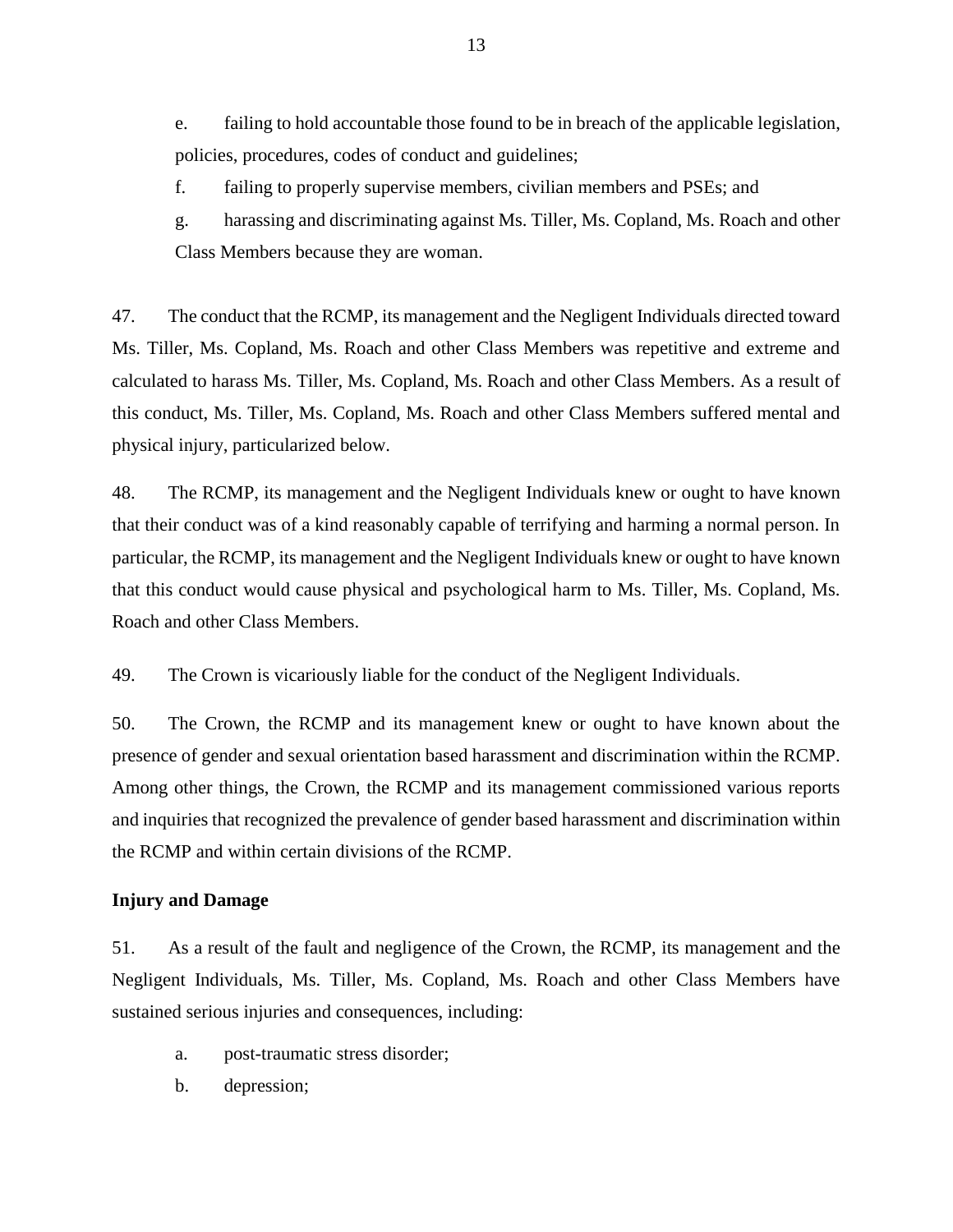- c. anxiety;
- d. suicidal ideation;
- e. diminished self-worth;
- f. diminished ability to concentrate;
- g. repeated and ongoing nightmares;
- h. difficulty in coping with emotional stress;
- i. attempted suicide;
- j. feelings of guilt, responsibility and self-blame;
- k. insomnia;
- l. irritable bowel syndrome;
- m. failed relationships;
- n. substance abuse;
- o. loss of consortium; and
- p. loss of enjoyment of life.

52. These injuries have caused and continue to cause Ms. Tiller, Ms. Copland, Ms. Roach and other Class Members pain, suffering, loss of enjoyment of life, permanent disability, loss of physical, mental and emotional health and loss of earnings, past and prospective.

53. As a further result of the negligence of the Crown, the RCMP, its management and the Negligent Individuals, Ms. Tiller, Ms. Copland, Ms. Roach and other Class Members have sustained special damages and loss and expenses for medical and psychological treatment. Ms. Tiller, Ms. Copland, Ms. Roach and other Class Members continue to undergo medical and psychological care and treatment and continue to incur loss and expense.

54. As a result of the negligence of the Crown, the RCMP, its management and the Negligent Individuals, the families of Class Members have sustained and will continue to sustain injury, loss and damages, including but not limited to:

a. actual expenses reasonably incurred for the benefit of Class Members;

b. travel expenses incurred while visiting Class Members during medical procedures and counselling and recovery; and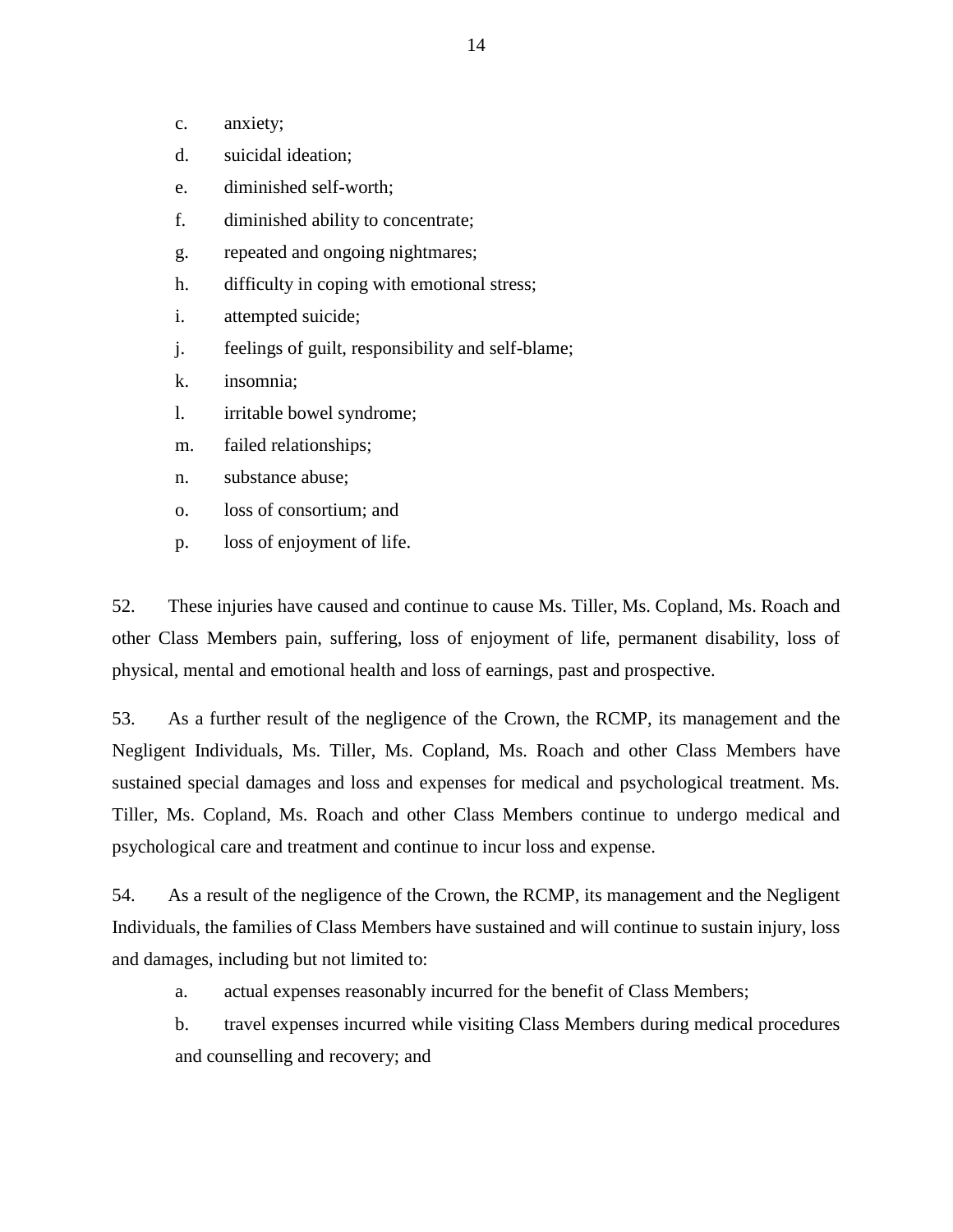c. loss of income and the value of services provided by family members to Class Members where such services, including nursing and housekeeping, have been provided.

55. These family members seek compensation for the costs set out in paragraph 52 as well as compensation for loss of support, guidance, consortium, care and companionship that they might reasonably have expected to receive from Class Members.

## **Punitive Damages**

56. As set out in detail in this claim, the actions of the Crown, the RCMP, its management and the Negligent Individuals were reprehensible and showed a callous disregard for Ms. Tiller's, Ms. Copland's, Ms. Roach's and other Class Members' rights.

57. The conduct of the Crown, the RCMP, its management and the Negligent Individuals was deliberate, lasted for many years and represented a marked departure from ordinary standards of decent behaviour.

58. Compensatory damages are insufficient in this case. A punitive damage award is necessary to express society's condemnation of the conduct engaged in by the Crown, the RCMP, its management and the Negligent Individuals, and to achieve the goals of both specific and general deterrence.

59. The conduct of the Crown, the RCMP, its management and the Negligent Individuals merits punishment and warrants a claim for punitive damages.

### **Provincial Health Insurers**

60. As a consequence of the conduct of the Crown, the RCMP, its management and the Negligent Individuals, as set out above, the British Columbia Ministry of Health Services (the "Ministry") and comparable provincial and territorial health insurers have incurred various expenses with respect to the medical treatment of Ms. Copland, Ms. Tiller, Ms. Roach and other Class Members. Accordingly, the Ministry and other provincial and territorial health insurers have suffered, and will continue to suffer, damages including the ongoing medical monitoring of Ms. Copland, Ms. Tiller, Ms. Roach and other Class Members, for which they are entitled to be compensated by virtue of their subrogated and direct rights of action in respect of all past and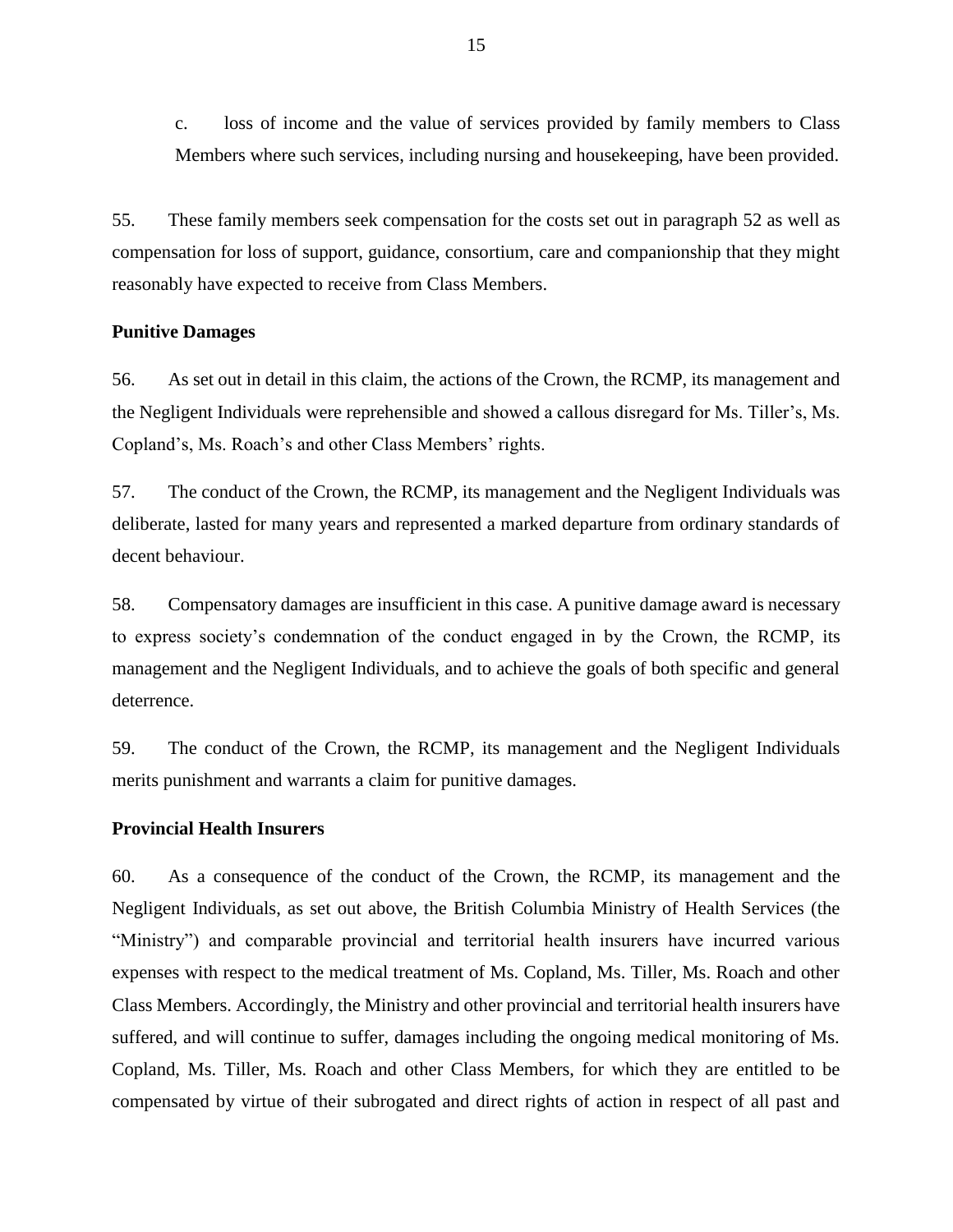future insured services.

61. This action is maintained on behalf of the Ministry and all other provincial and territorial health insurers.

# **Legislation**

62. Ms. Tiller, Ms. Copland, Ms. Roach and other Class Members plead and rely upon, *inter alia*:

- a. *Alberta Health Care Insurance Act*, RSA 2000, c A-20
- b. *Canadian Charter of Rights and Freedoms*, Part I of the *Constitution Act, 1982,*
- being Schedule B to the *Canada Act 1982 (UK)*, 1982, c 11
- c. *Charter of Human Rights and Freedoms*, CQLR c C-12
- d. *Civil Code of Quebec*, CQLR c CCQ-1991
- e. *Crown Liability and Proceedings Act*, RSC 1985, c C-50
- f. *Excise Tax Act*, RSC 1985, c E-15
- g. *Family Law Act*, RSO 1990, c F-3
- h. *Fatal Accidents Act*, RSA 2000, c F-8
- i. *Fatal Accidents Act*, RSNL 1990, c F-6
- j. *Fatal Accidents Act*, RSNWT 1988, c F-3
- k. *Fatal Accidents Act*, RSPEI 1988, c F-5
- l. *Fatal Accidents Act*, RSS 1978, c F-11
- m. *Fatal Accidents Act*, RSY 2002, c 86
- n. *Fatal Accidents Act*, RSNWT 1988, c F-3
- o. *Fatal Accidents Act*, SNB 2012, c 104
- p. *Fatal Injuries Act*, RSNS 1989, c 163
- q. *Federal Courts Rules*, SOR/98-106
- r. *Health Care Cost Recovery Act*, SBC 2008, c 27
- s. *Health Insurance Act*, RSO 1990, c H.6
- t. *Health Services and Insurance Act*, RSNS 1989, c 197
- u. *Health Services Insurance Act*, CCSM, c H35
- v. *Hospitals Act*, RSA 2000, c H-12
- w. *Hospital and Diagnostic Services Insurance Act*, RSPEI 1988, c H-8
- x. *Hospital Insurance Agreement Act*, RSNL 1990, c H-7
- y. *Hospital Insurance and Health and Social Services Administration Act*, RSNWT 1988, c T-3
- z. *Hospital Insurance and Health and Social Services Administration Act*, RSNWT 1988, c T-3
- aa. *Hospital Insurance Services Act*, RSY 2002, c 112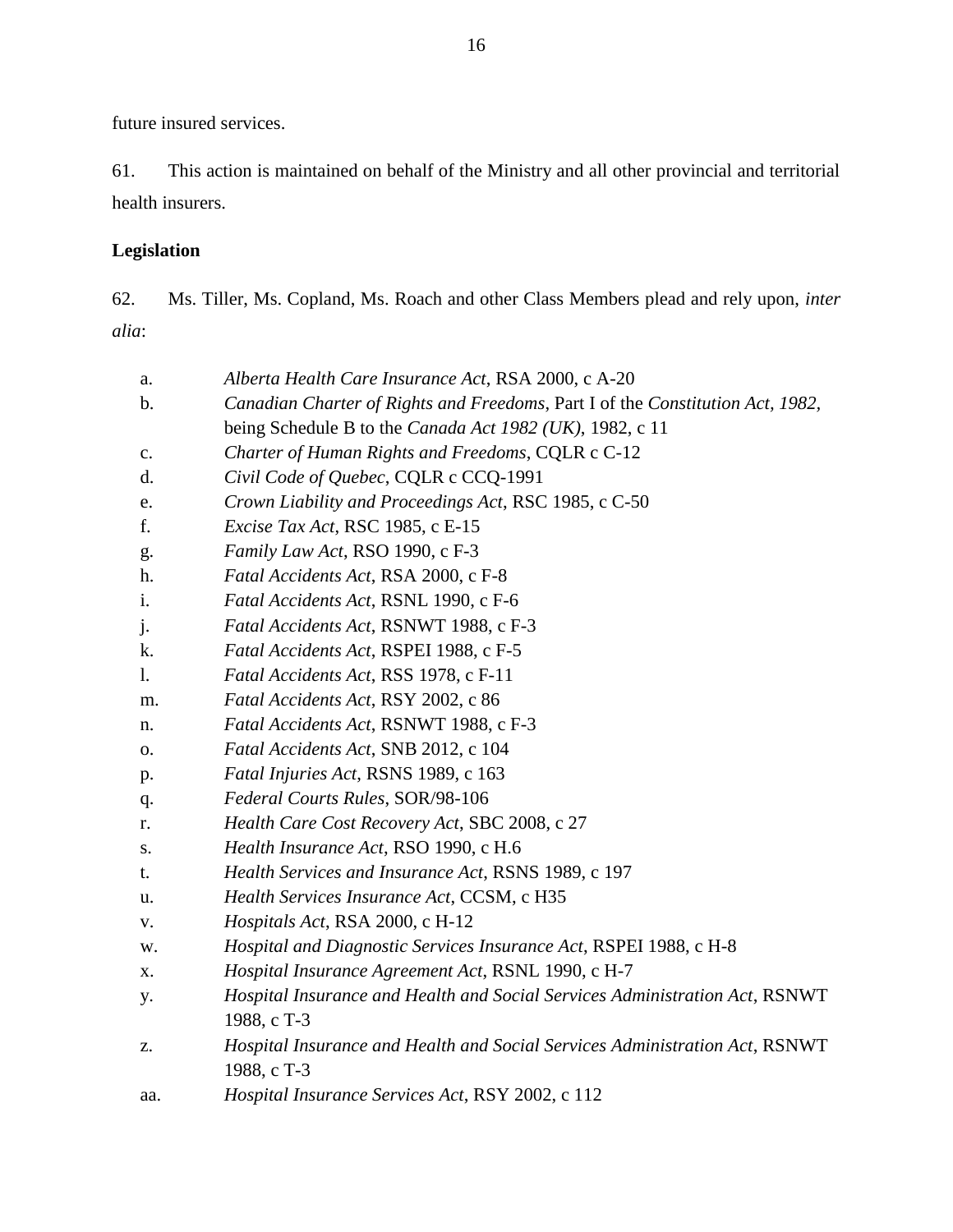| bb.              | Hospital Services Act, RSNB 1973, c H-9                          |
|------------------|------------------------------------------------------------------|
| cc.              | Royal Canadian Mounted Police Act, RSC 1985, c R-10              |
| dd.              | Royal Canadian Mounted Police Regulations, 2014, SOR/2014-281    |
| ee.              | Survival of Actions Act, RSA 2000, c-27                          |
| ff.              | The Fatal Accidents Act, CCSM c F50                              |
| gg.              | The Health Administration Act, RSS 1978, c H-0.0001              |
| hh.              | The Trustee Act, CCSM c T160                                     |
| ii.              | Trustee Act, RSNL 1990, c T-10                                   |
| $\overline{1}$ . | <i>Trustee Act</i> , RSNWT 1988, c T-8                           |
| kk.              | Trustee Act, RSNWT (Nu) 1988, c T-8                              |
| $\mathbf{ll}$ .  | <i>Trustee Act</i> , RSO 1990, c T.23                            |
| mm.              | All other comparable and relevant acts and regulations in Canada |

# **Place of Trial**

The plaintiff proposes that this action be tried at the City of Vancouver, in the Province of British Columbia.

Date: November 2, 2017 April 17, 2019

Lawyers for the plaintiffs, Cheryl Tiller, Mary-Ellen Copland and Dayna Roach

\_\_\_\_\_\_\_\_\_\_\_\_\_\_\_\_\_\_\_\_\_\_\_\_\_\_\_\_

**Higgerty Law** Patrick Higgerty, Q.C Clint Docken, Q.C. Main Floor, Millennium Tower  $101 - 440$  2<sup>nd</sup> Avenue SW Calgary, AB T2P 5E9 Telephone: 403-503-8888 Fax: 587-316-2260